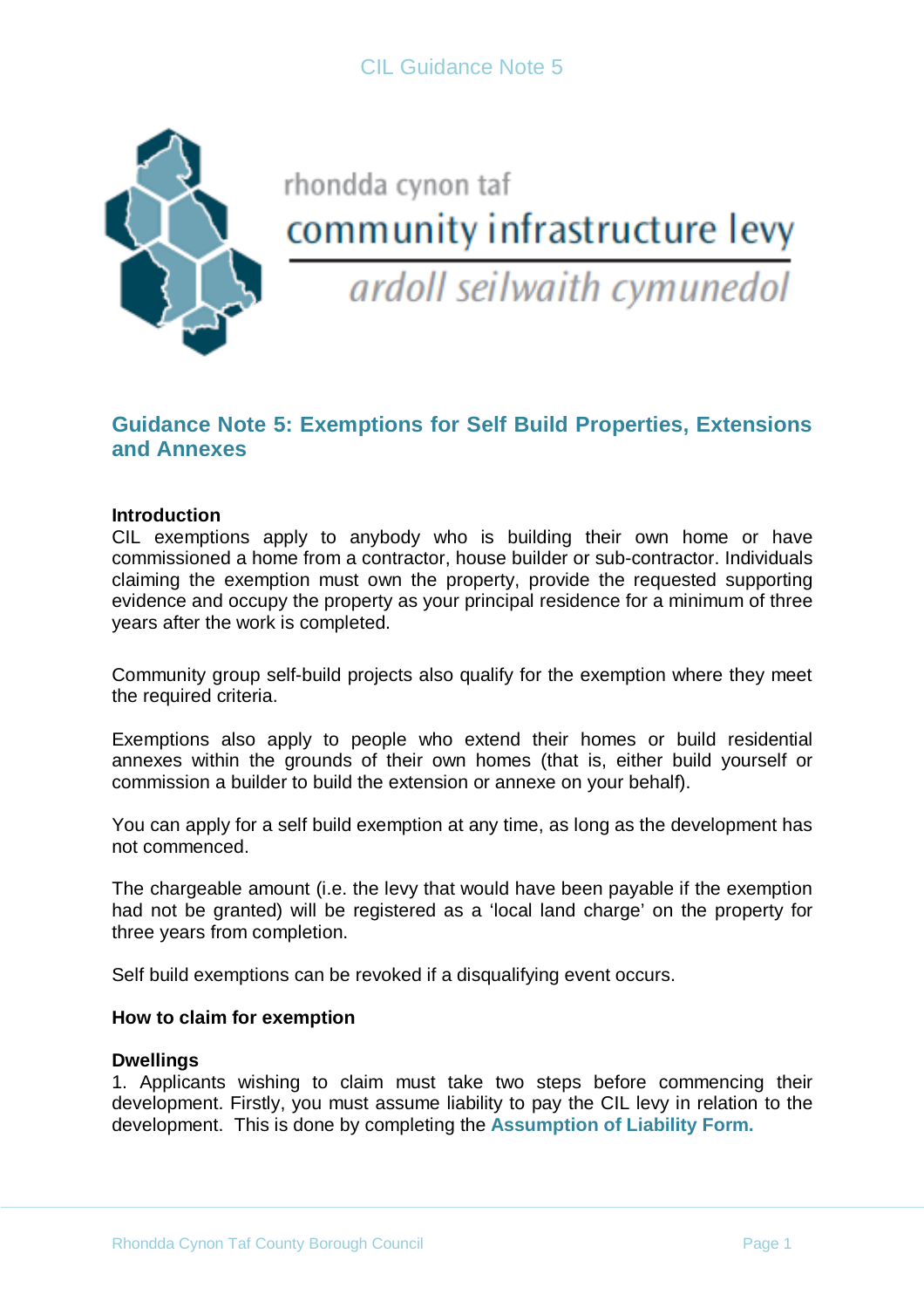# CIL Guidance Note 5

Secondly, you must certify that the scheme will meet the criteria to qualify as a self build development. You must submit a **Self Build Exemption Claim Form – Part 1** to the Council.

2. On receipt of the form the Council will notify you in writing as soon as practicable, confirming the amount of exemption granted.

3. Before commencing the development, you must submit a **CIL Commencement Notice** to the Council. This must state the date on which the development will commence, the Council must receive the form on or before that date. The chargeable amount (i.e. the levy that would have been payable if the exemption had not been granted) will be registered as a 'local land charge' on the property for three years from completion.

# **Please note if you fail to submit the commencement notice in time you will immediately become liable for the full levy charge.**

4. Within six months of completing the dwelling, you must submit a **Self Build Exemption Claim Form – Part 2** as evidence to confirm that the project is a self build. Completion for the purposes of the self build exemption is defined as the issuing of a compliance certificate for this development under either Regulation 17 of the Building Regulations 2010 or Section 51 of the Building Act 1984.

This evidence must comprise:

- Proof of the date of completion a copy of the building completion or compliance certificate for the dwelling issued by Building Control/Approved Inspector
- Proof of Ownership a copy of the title deeds (freehold or leasehold)
- Proof of occupation of the dwelling as the applicant's principal residence  $-$  a Council Tax Certificate – and two further proofs of occupation of the dwelling as a principal residence (a utility bill or bank statement or confirmation that the applicant is on the local electoral roll)
- You must also provide a copy of one of the following: An approved claim from HM Revenue and Customs under 'VAT431C: VAT refunds for DIY house builders, or Specialist Self Build Warranty, or an approved self build mortgage from a bank or building society.

# **Please note If the evidence is not submitted to the Council within the 6 month time period, the full levy charge becomes payable.**

#### **What is a self build warranty?**

A self build warranty is a warranty and Certificate of Approval issued by a Warranty Provider which provides a 'latent defects insurance' policy and which is accompanied by certified Stage Completion Certificates issued to the owner/occupier of the home.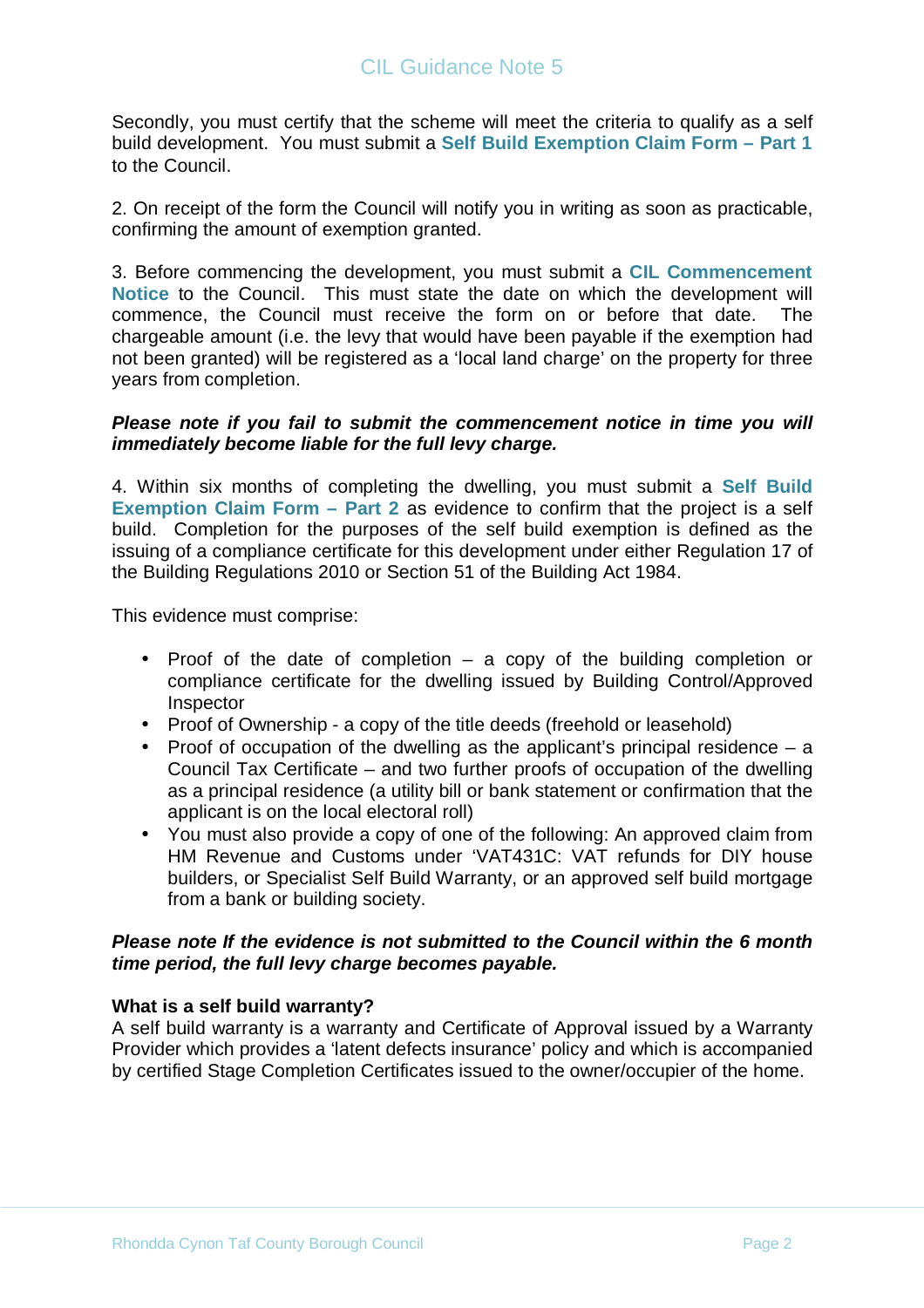# **What is a self build mortgage?**

A self build mortgage is an approved mortgage arranged to purchase the land and/or fund the cost of erecting a house where the loan funds are paid out to the owner/occupier in stages as the building work progresses to completion.

# **Disqualifying Events**

A self build exemption is revoked if a disqualifying event occurs during the three year occupancy period.

A disqualifying event for self build exemption is:

- Any change in relation to the self build dwelling such that it ceases to meet the criteria set out in the regulations;
- Failure to comply with the evidence requirements on completion;
- The letting out of a whole dwelling that is a self build dwelling,
- The sale of the self build dwelling.

# **What happens if a disqualifying event occurs?**

If a disqualifying event occurs, you must notify the Council in writing within 14 days. Where this is not done, a surcharge equal to 20 per cent of the chargeable amount or £2,500, whichever is the lesser, may be applied in addition to the chargeable levy amount. A copy of the notification must be sent to all owners of material interest in the relevant land when it receives this notification.

The only exception is where the exemption fails to comply with the evidence requirements on completion. In such cases, the Council will give the claimant at least 28 days to submit the necessary form and evidence before taking any further action.

#### **Extension and Annexes to a dwelling**

If you intend to erect an extension or residential annex within the grounds of your own home you will be exempt from the levy, provided that it meets the following criteria:

- The main dwelling must be the self builders principal residence, and they must have a material interest in it (as defined in Regulation 4(2));
- The residential annex is exempt from the levy if it is built within the curtilage of the principal residence and comprises one new dwelling.

There is no requirement for the occupier of the annex to be related to the owner of the main dwelling, or to commit to staying there for a specified period.

#### **What evidence is required for extensions and annexes?**

The applicant must submit a claim for the exemption to the Council before development commences. This claim must be submitted on the **Self Build Annex or Extension Claim Form.** Upon receipt of a valid application, as soon as practicable the Council will write to you and notify you of the amount of exemption that is granted.